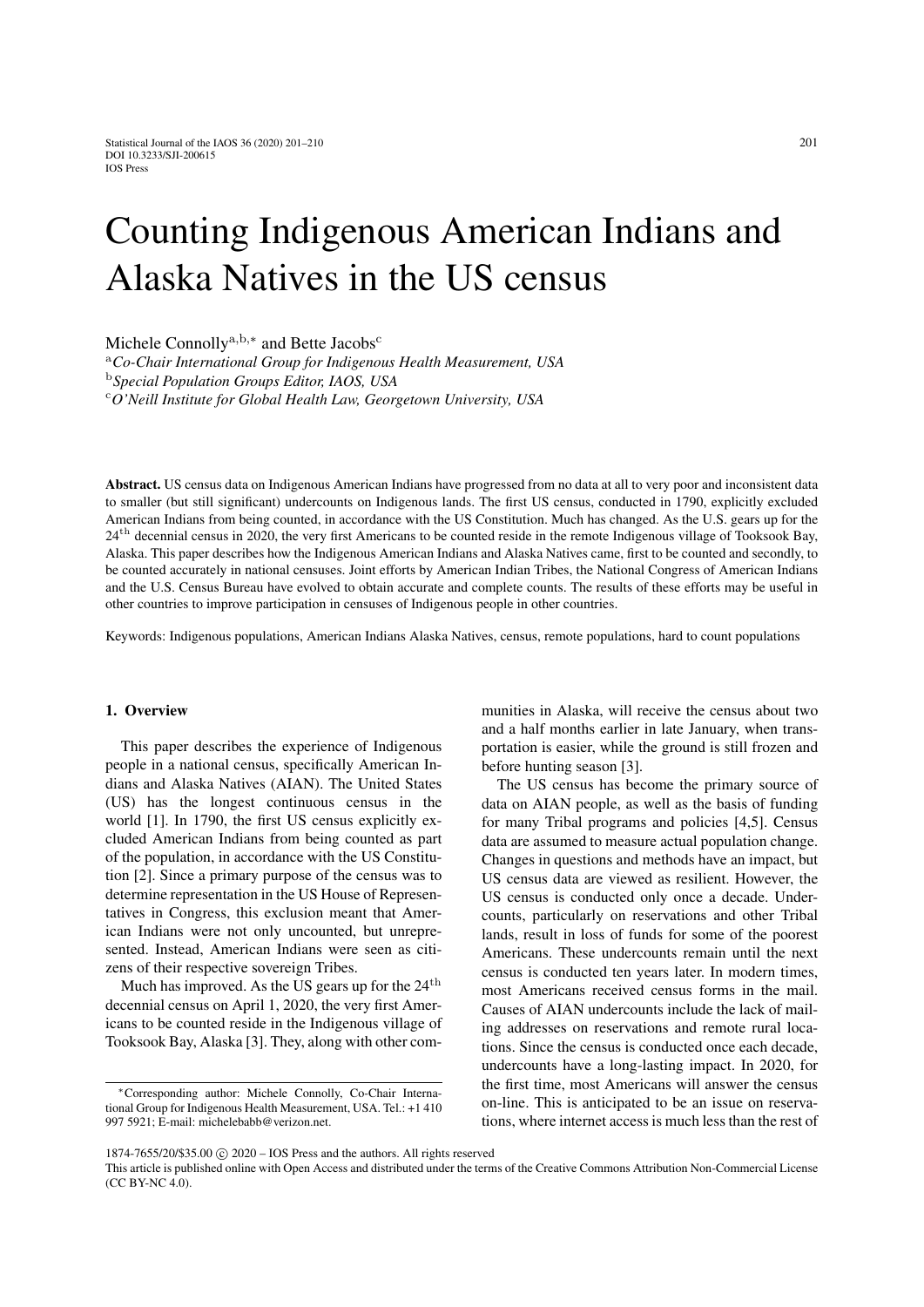the country [\[6\]](#page-8-5). The Tribes, the National Congress of American Indians (NCAI), which represents federallyrecognized Tribes and other American Indian groups have worked with the US Census Bureau to raise participation rates and improve results. There is much to learn from these joint efforts, which may improve participation and reliability in counting Indigenous populations world-wide.

## 2. Indigenous people throughout the world

Altogether, there are over 300 million Indigenous people in the world. Many countries have Indigenous populations, but data are scarce [\[7\]](#page-8-6). Whereas Indigenous populations vary widely in where they live, there are similarities across countries. Typically, Indigenous people tend to be the original inhabitants of their respective countries, have a small share of the total population, reside in remote areas and have different cultures and languages. Data on Indigenous people are hard to obtain, as national population surveys and studies often do not have large enough samples to disaggregate and provide separate reliable estimates. Thus, Indigenous people are often invisible in population studies in their own countries, making it difficult or impossible to address their issues. This is critical as Indigenous peoples tend to be less well-off economically and to have poorer health [\[7\]](#page-8-6).

National censuses throughout the world have an essential role to provide data on Indigenous people. Since censuses count everyone within their borders, small Indigenous population and sample sizes are much less of an issue in obtaining reliable estimates.

## 3. Indigenous people in the US

This article describes the experience of two Indigenous groups – American Indians and Alaska Natives  $(AIAN)$  – in the US census, history, how it is conducted, how it is used and what is anticipated for the 2020 census. The United States has four major Indigenous population groups: American Indians, Alaska Natives, Native Hawaiians and other Pacific Islanders (i.e. Guam, American Samoa, Marshall Islands). According to the last census, conducted in 2010, out of nearly 310 million residents, 5.3 million (1.6 percent) reported their race was AIAN, either solely or in conjunction with another race. About 2.9 million (0.9 percent) reported AIAN as their only race. About 1 million reported their race as Native Hawaiian (with or without another race) or Other Pacific Islander. This paper does not cover the Native Hawaiian or Other Pacific Islander populations, because their history and legal status are so different from the AIAN peoples [\[7\]](#page-8-6).

American Indians are the original Indigenous inhabitants of the continental US, having lived there for many thousands of years. The continental United States consist of 48 States, excluding Alaska and Hawaii. Alaska Natives include certain American Indian Tribes, Eskimos and Aleuts (from the Aleutian Islands). The AIAN population consists of 574 federallyrecognized Tribes and about 60 state-recognized Tribes. Federal recognition came mainly from treaties between Tribes and the US government, although some have been recognized through Executive Orders from the President, judicial action or legislation to be federallyrecognize [\[8\]](#page-8-7). On December 20, 2019, the Little Shell Tribe of Montana became the latest Tribe to achieve federal-recognition after more than 100 years of negotiation [\[9\]](#page-8-8). Federal legislation, policy and programs overwhelmingly cover commonly members of federally-recognized Tribes. Membership is determined by criteria set by each Tribe, often those possessing one-quarter or more ancestry (blood quantum).

Federally-recognized Tribes are sovereign nations with their own governments (e.g. Tribal councils) and boundaries with distinct cultures, histories and (often) languages. Tribal lands include reservations, pueblos, colonies, Rancherias and villages (in Alaska), but are often referred to collectively as reservations. Altogether, Tribal lands are often referred to as Indian Country [\[8\]](#page-8-7).

The AIAN people are also referred to as Native Americans, particularly by non-AIAN people.

# 4. Historical overview

Censuses, which count entire populations have been conducted for thousands of years. It will probably never be known which census is the oldest. One of the earliest censuses, according to the Population Research Bureau, was an agricultural census undertaken nearly 6,000 years ago in Babylon. The oldest surviving population census was collected by the Han Dynasty in the year 2 CE [\[10\]](#page-8-9). In what is now the United States, some Tribes conducted their own censuses prior to American settlement, often through oral histories and paintings on buffalo hides [\[8\]](#page-8-7).

While the US Census is not the oldest census, it is noteworthy for many reasons and much more than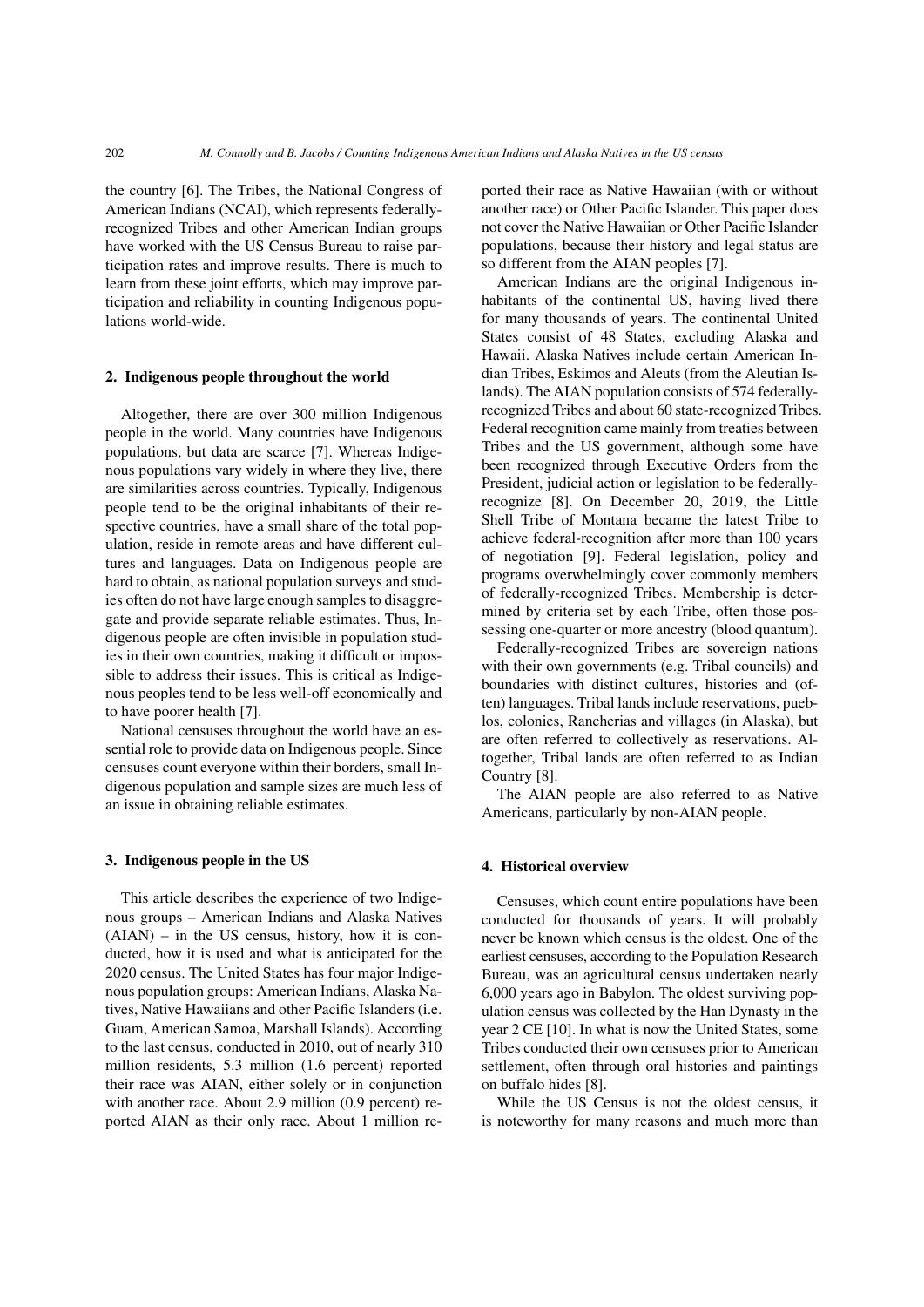a population count. The purpose of the census, in the Constitutional mandate, is to draw districts within States for which members of the House of Representatives in Congress, can be elected. The US became the first nation to use a census ". . . to apportion political representation" [\[1\]](#page-8-0). Over time, the purposes of the census were expanded. Legislation was written to allocate funding for policy initiatives and program funding on the basis of census population counts in jurisdictions (i.e. state, counties, metropolitan areas and Tribes). Finally, the decennial census has been and continues to be used for scientific research and population trends.

The first mention of American Indians in the U.S. Constitution is the exclusion of American Indians, because, as Tribal members, they were not considered Americans and not taxed [\[2\]](#page-8-1).

"...Representatives...according to their respective Numbers, which shall be determined by adding the whole Number of free Persons, including those bound to service for a Term of Years, and *excluding* Indians not taxed, three-fifths of all other Persons."

This exclusionary language concerned two aspects of how American Indians lived in the first 100 to 150 years of American history: citizenship and residence on tribal lands. American Indians were excluded from the census, since, as non-citizens, they could not be represented in Congress. American Indians were considered citizens of their Tribes, but not American citizens. The phrase "Indians not taxed" was shorthand for the vast majority who lived with their Tribes on Indian lands. Over the decades, this meant American Indians who lived on reservations. The effects of noncitizenship and residence on Tribal lands directly impacted if and how the census was conducted until modern times.

The US census has been gathering data every ten years from 1790 to 2020. As such, it is often referred to as the decennial census. During the early decades, census data was collected by US Marshalls going door to door, often on horseback. Table [1](#page-3-0) contains census counts of the AIAN people [\[8\]](#page-8-7). As can be seen, census counts began not in 1790, but a century later in 1890. What little we know before 1890 for the vast majority who lived on Tribal lands is from a few Tribal censuses, such as the Cherokee census of 1835. During this period, very few American Indians had left their Tribes and assimilated into the general American population. They were counted in the censuses, but there was no way to separately identify them, because the only racial categories were White, Black and Mulatto [\[8,](#page-8-7)[11–](#page-8-10)[15\]](#page-8-11).

Until 1887 (three years before the 1890 Census), American Indians had lost almost all of their lands, due to removal, war and treaties with Tribes. Tribal members were confined to reservations, administered by Indian Agents from the Department of War. Tribal members could not leave their reservations without written permission from an Indian Agent. Indian Agents also counted American Indians for the decennial censuses. There were no uniform criteria, but there were census schedules, intended to obtain degrees of assimilation. Such data included degree of Indian blood, Tribe, traditional dress, place of residence, polygamy and language. Indian Agents continued to provide census and annual planning data until around 1930 [\[13\]](#page-8-12).

Indian Agents faced operational statistical difficulties. The term "Indians not taxed" was especially problematic. In 1870, even the Superintendent of the Census, Francis Walker, was baffled. For example, by 1870, while the vast majority of American Indians lived on Tribal lands, there was intermarriage. What did it mean when a Tribal member was of mixed-race parentage? How were Whites counted if they lived on reservations? How were American Indians in Tribes counted if they lived adjacent to (but not on reservations)? Was there double counting? Were people excluded? No neat solutions were forthcoming, so discretion was given to the Indian Agents [\[1\]](#page-8-0).

While many statistical issues arose when Indian Agents collected population data, one thing was clear. The population of American Indians had dropped precipitately to less than 240,000 people, as shown in Table [1.](#page-3-0) Although the original Indigenous population of the continental United States is not known, estimates range from four to twelve million [\[1,](#page-8-0)[8\]](#page-8-7).

US Marshalls collected census data from 1790 to 1870, but as the population grew, the Census Bureau trained special workers, known as census workers or enumerators, to gather data from 1880 to 1950. Enumerators, like the US Marshalls before them, went from house to house. Race was recorded by observation [\[1](#page-8-0)[,12](#page-8-13)[,13\]](#page-8-12). On reservations and other Indian lands, Indian Agents continued to collect data until about 1930 [\[1,](#page-8-0)[12,](#page-8-13)[13\]](#page-8-12).

In 1924, the Indian Citizenship Act was enacted. This gave American Indians citizenship and the right to vote. American Indians remained members (i.e. citizens) of their respective Tribes. It is important to note that, while many American Indians got the right to vote in 1924, that full voting did not occur until the 1970's, as a result of the Civil Rights and Voting Rights Acts of 1964/5 [\[8\]](#page-8-7).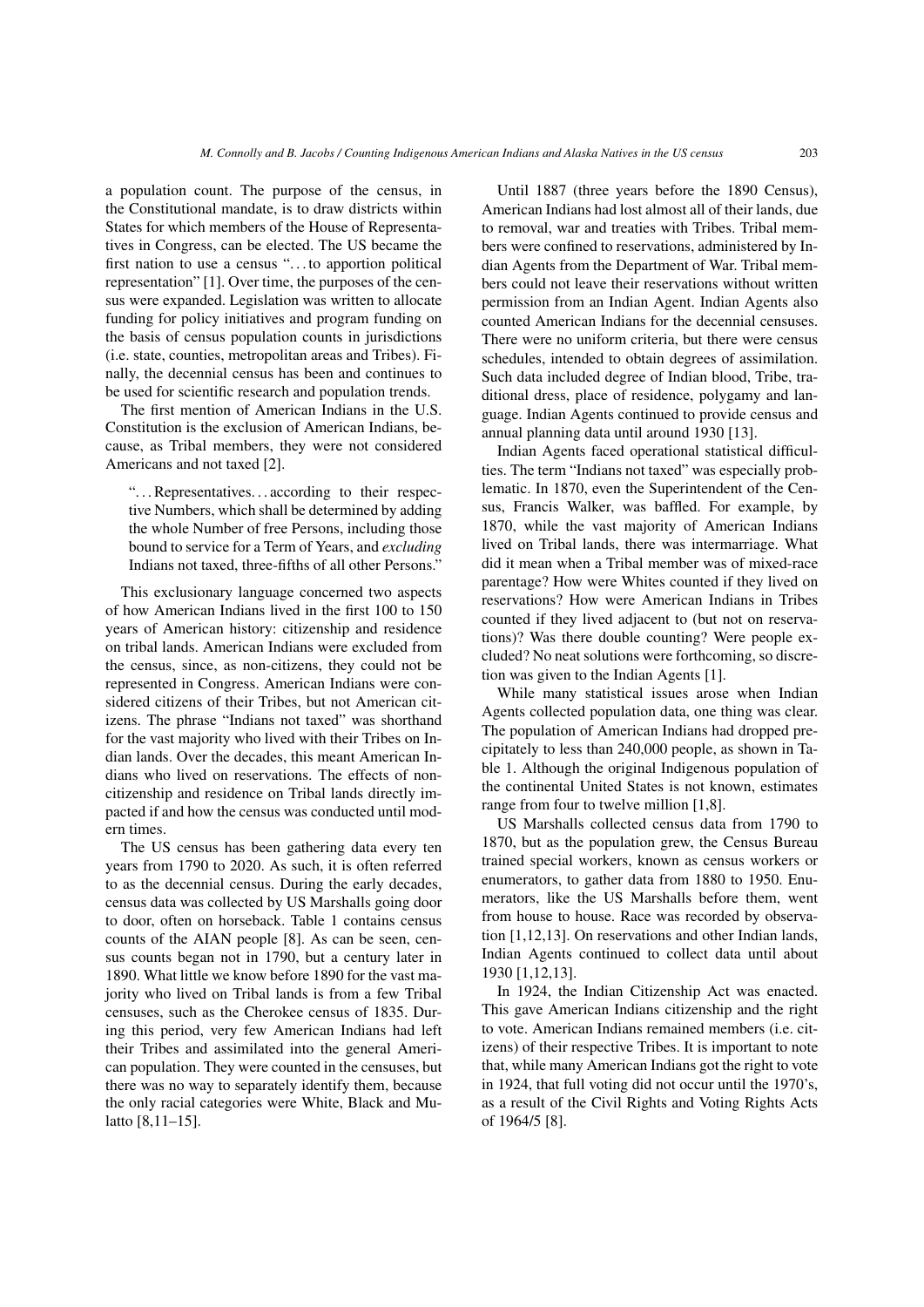<span id="page-3-0"></span>

| US Census counts of American Indians/Alaska Natives |                         |                               |                                           |  |  |  |  |  |  |
|-----------------------------------------------------|-------------------------|-------------------------------|-------------------------------------------|--|--|--|--|--|--|
| Year                                                | Number (AIAN only race) | Number (AIAN and other races) | Total AIAN only race and with other races |  |  |  |  |  |  |
| 1890                                                | 237,196 (0.4%)          |                               | $0.4\%$                                   |  |  |  |  |  |  |
| 1920                                                | 244,400 (0.2%)          |                               | $0.2\%$                                   |  |  |  |  |  |  |
| 1930                                                | 334,000 (0.3%)          |                               | 0.3%                                      |  |  |  |  |  |  |
| 1940                                                | 343,400 (0.2%)          |                               | $0.2\%$                                   |  |  |  |  |  |  |
| 1950                                                | 508,700 (0.3%)          |                               | 0.3%                                      |  |  |  |  |  |  |
| 1960 (with Alaska)                                  | 551,700 (0.3%)          |                               | 0.3%                                      |  |  |  |  |  |  |
| 1970                                                | 827,300 (0.4%)          |                               | $0.4\%$                                   |  |  |  |  |  |  |
| 1980                                                | 1,420,400 (0.6%)        |                               | 0.6%                                      |  |  |  |  |  |  |
| 1990                                                | 1,929,200 (0.8%)        |                               | $0.8\%$                                   |  |  |  |  |  |  |
| $2000*$                                             | 2,447,989 (0.9%)        | $1,643,345(0.6\%)$            | 4,119,301(1.5%)                           |  |  |  |  |  |  |
| $2010*$                                             | 2.932.248(0.9%)         | $2.288.331(0.7\%)$            | 5.220.579 (1.7%)                          |  |  |  |  |  |  |

<sup>∗</sup>Reporting of the allowance of multiple races began. Sources: Connolly, Michele; Gallagher, Mehgan; Hodge, Felicia; Cwik, Mary; O'Keefe,

Victoria; Jacobs, Bette and Adler, Amy. "Identification in a time of invisibility for American Indians and Alaska Natives in the United States". Statistical Journal of the International Association of Official Statistics. 35 (71–89). March, 2019.

The 1930 census was the first one after the Indian Citizenship Act. Indian Agents were asked to count Tribal members not only on, but off reservations [\[12\]](#page-8-13). A major change was made to how American Indians were viewed. Descriptions went from "Indians in the United States..." to "Indians of the United States" [\[1\]](#page-8-0). This change in law and tone resulted in census enumerators (not Indian Agents) performing census counts. In 1940, the phrase "Indians not taxed" was struck down in federal court, removing the final barrier to counting American Indians in the census on their own behalf [\[17\]](#page-8-14).

## 5. 1960 census

The 1960 census was a landmark one throughout the entire country. The 1960 census was the first one after Alaska and Hawaii achieved statehood as the 49<sup>th</sup> and 50th states, respectively. This meant that racial categories for two categories of Alaska Natives (Aleuts from the Aleutian Islands and Eskimos) were added to the list of races, but only in Alaska. Similarly, two racial categories were added only in Hawaii (Native Hawaiians and part-Native Hawaiians [\[18\]](#page-8-15).

For the first time, mail-in questionnaires were sent out, rather than door-to-door enumerators. Census enumerators continued to be used, but only in cases of hard to reach populations (such as remote reservations) and those who did not return their mail-in questionnaires. Race became self-reported, not recorded by census enumerators through observation [\[1\]](#page-8-0). Most AIAN people now lived outside Indian Country in cities, suburbs and rural areas.

The 1960 census highlighted an important distinction in how AIAN people were identified: a distinction that carries over to this day. The US government had transferred interactions with the Tribes from the Department of War to the Bureau of Indian Affairs (BIA), located in the Department of Interior. The BIA identified AIAN people as those who were members of federally-recognized Tribes. As described previously, the process of federal recognition has complicated legal and historical connotations. The census (also a part of the government) identified racial categories in a broader demographic fashion based on the continent of origin. Specifically, AIAN was defined as those ". . . having origins in the original peoples of North America, and who maintain cultural identification through tribal affiliation or community recognition" [\[19\]](#page-8-16).

#### 6. 1970 to 2010 censuses

Space was provided on the 1970 census for those who identified as AIAN to write in their Tribe. The 1970 census was the first one to provide separate estimates of American Indians on each of the reservations [Tribal] Directive 15 of 1977, which contained uniform racial criteria across the census and other federal surveys [\[19\]](#page-8-16).

In 1980, a special supplement was added on to reservation and other Tribal lands to find out more detail about the lives of AIAN people. The questionnaire was tailored to be more appropriate for this population. For example, sheep herders and rug weavers were added to the list of occupations [\[20\]](#page-8-17).

OMB Directive 15 was expanded for the category AIAN to include Indigenous people from the continent of South America and specifically mentioning Central America. This allowed Indigenous people from North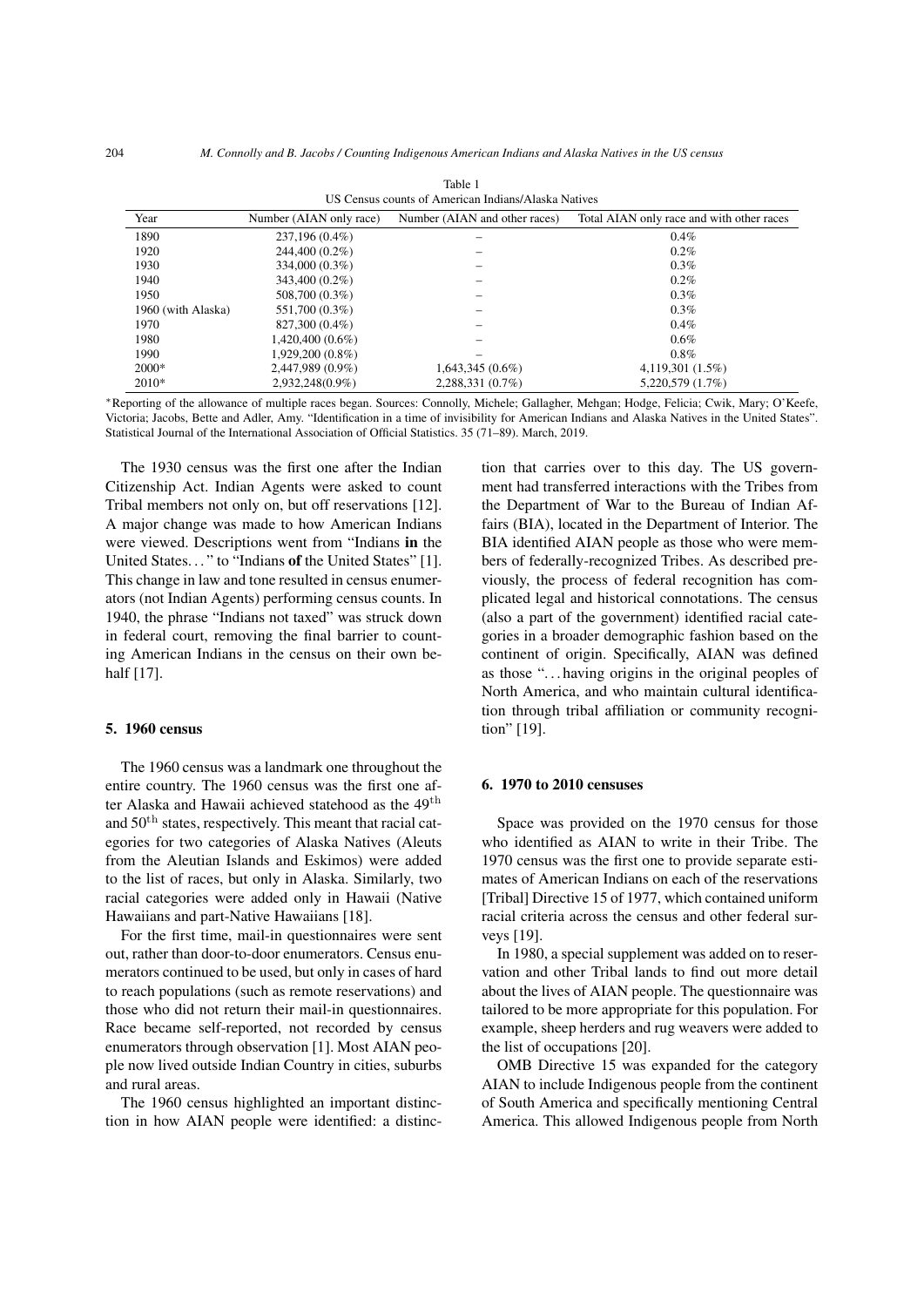and South America (but not originally from the United States) to identify as American Indians. Many of these respondents could be ascertained by the Tribe they wrote on the census [\[19\]](#page-8-16).

Starting in 1980, there were and continue to be joint efforts on the part of the Census Bureau, Tribes and groups, notably the NCAI to increase AIAN participation, particularly those residing on reservations and other Tribal lands [\[4,](#page-8-3)[21\]](#page-8-18). The census is the only effort large enough to include all AIAN people. National population surveys do not have samples large enough to adequately provide separate reliable estimates on a year to year basis. Dress rehearsals of census procedures were held on reservations prior to the 1990 and 2000 censuses, while cognitive studies and focus groups on reservations were held for the 2010 and 2020 censuses. Local American Indians and Alaska Natives were recruited to be census enumerators on their reservations and Tribal lands. This helped with participation rates, finding remote dwellings and providing language skills [\[4\]](#page-8-3). In addition, extensive public relations campaigns were launched. These included posters, radio ads and art contests.

Despite efforts, there were undercounts on reservations. Undercounts of those who lived on or near reservations was calculated by the Census Bureau to be 12.2 percent in 1990 and 4.9 percent in 2010. Although this was an improvement, it was the highest undercount rate in the country [\[22\]](#page-8-19). The effects of these undercounts are estimated to be about \$3,000 per person, while AIAN people have the highest poverty rates of any racial or ethnic group in the country at nearly 25 percent [\[22,](#page-8-19)[23\]](#page-8-20).

The Census Bureau identifies those who live on or near reservations as hard to count. Causes of AIAN undercounts include the lack of mailing addresses on reservations and remote rural locations. Tribes rely on census counts to allocate program funding. During the  $20<sup>th</sup>$  century, the Census Bureau created and refined a definition for where Americans reporting in the census live. In order to describe the place of residence for each person and household, the Census Bureau assigns small geographic units called census tracts and census blocks across the country, including places such as territories and reservations. These data can be aggregated in different ways, but most are commonly characterized as rural and urban. Standard definitions are updated for each census [\[24\]](#page-8-21).

Reservations and other Indigenous lands are typically remote and rural. By 2010, most people who reported AIAN as their only race did not live on reservations or other American Indian lands. Specifically, almost one in three (32.9 percent) lived on reservations, other American Indian lands or Alaska Village areas [\[25\]](#page-8-22).

Funding for many Tribal programs is dependent on census data and is written into legislation or regulations. These programs include Education Grants, Head Start (for preschoolers), Native American Employment and Training, the Indian Health Service (the primary source of health care on reservations), Medicaid (health care for people with disabilities or in poverty), Urban Indian Health Program, SNAP (vouchers for food to low-income families and individuals), Aging Programs, Indian Housing Block Grant, Indian Community Development Block Grant and Housing Choice Vouchers [\[4](#page-8-3)[,26\]](#page-8-23). In addition, adherence to the Voting Rights Act and the Equal Employment Opportunity Act are dependent on census data [\[4\]](#page-8-3). Besides programs, it is important to note that census data affects policy, markets, distribution chains and investment for the entire population, including AIAN people.

# 7. Multiple races in the 2000 and 2010 censuses

In 1960, 551,700 (0.3 percent) of the population identified themselves as AIAN. This number almost quadrupled by 1990 when nearly two million American identified themselves as AIAN. This growth was deemed demographically impossible and could not be explained by immigration of Indigenous people from Central and South America. Part of the increase was due to people who no longer had the stigma of reporting their race as AIAN and part was due to other Americans who believed they had some AIAN ancestry, whether or not they had proof. Thus, while reservations and other Tribal lands experienced undercounts, the population off the reservations seemed to experience overcounts [\[8\]](#page-8-7).

Beginning in 2000, multiple races were allowed to be reported on the census. This had little effect on the numbers of larger racial groups, such as white, African-American and Asians. However, it had an outsize impact on the AIAN population due its small size. In 2000 as shown in Table [1,](#page-3-0) approximately 4.1 million people (1.5 percent) reported themselves as AIAN. However, of these, only 2.5 million (59.4 percent) reported AIAN as their only race, while the remaining 1.6 million (40.6 percent) reported AIAN along with another race. By 2010, 5.2 million people (1.7 percent) reported their race as AIAN, of which 56.2 per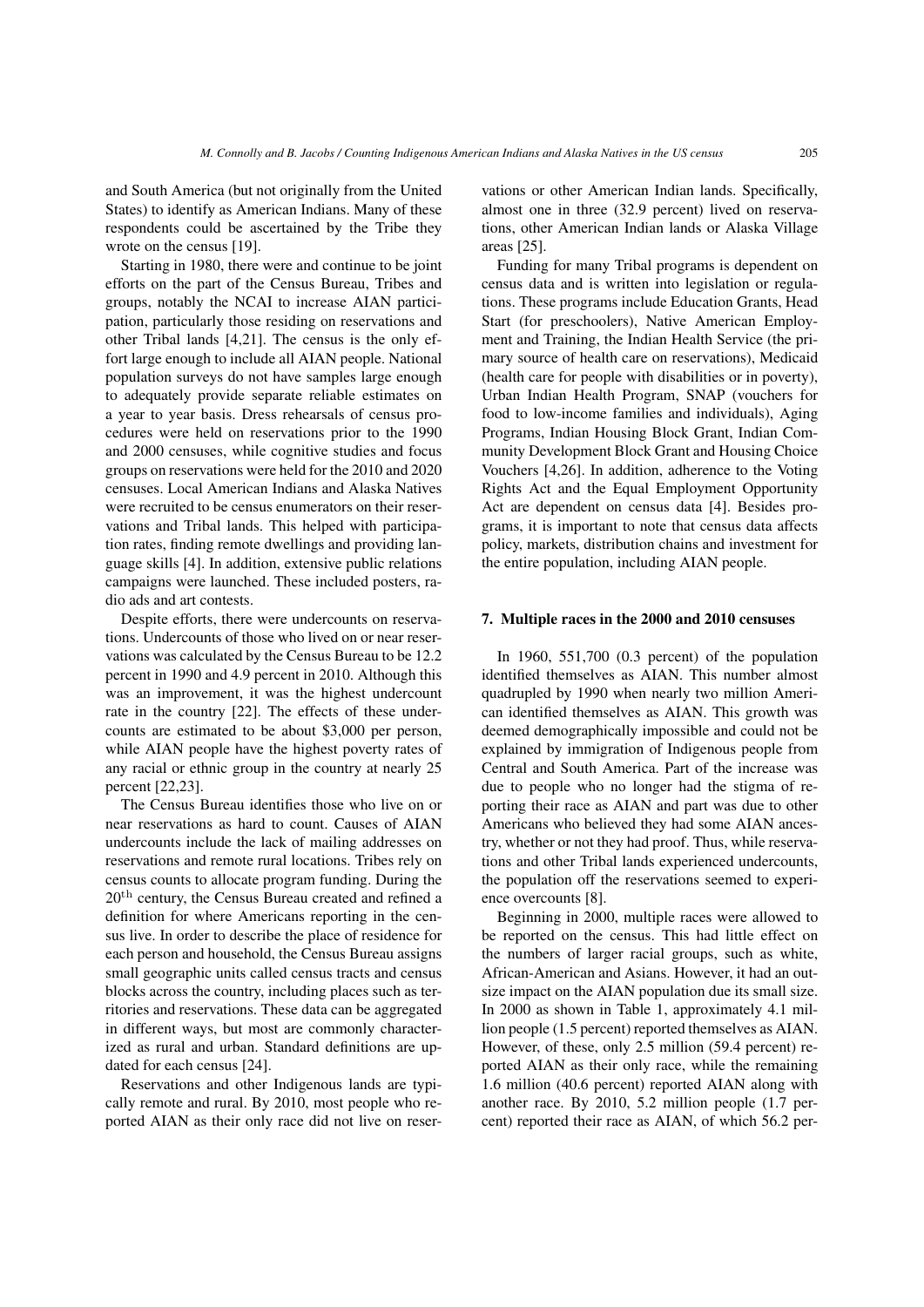cent reported AIAN as their only race. In 2010, of the nearly 2.3 million people who reported AIAN along with another race, the majority (62.6 percent) reported themselves as white and AIAN, followed by 11.8 percent who reported African-American along with AIAN. Characteristics for those who reported AIAN as their only race were different from those who reported multiple races, including AIAN. The BIA reported in 2010 that 1,969,167 people were enrolled members of federally-recognized Tribes: a figure closer to the number of the 2.3 million who reported AIAN as their only race than to the total of 5.2 million [\[8\]](#page-8-7). While no official preference is given to AIAN only versus AIAN with other races, most research is performed using the AIAN only population [\[8\]](#page-8-7).

# 8. American community survey

The decennial census is considered a worthwhile, if not perfect, effort. Its main limitation is that it is conducted only once every decade. This is not likely to change as the mandate is written into the Constitution. Other countries, such as Australia and Canada, have censuses every five years or so. Besides differences in periodicity, there are differences in how undercounts are adjusted. For example, Australia used a Census Post-Enumeration Survey (PES) in 2011 and 2016 to rebase the Australian Estimated Resident Population. The PES is a valuable data source for small populations in Australia, although it brings its own flaws and limitations [\[27\]](#page-8-24). The US takes a somewhat different approach with its post enumeration census surveys. The purpose of PESs, called Census Coverage Measurement (CCM) in 2010, are intended to measure coverage errors overall and for subpopulations, such as AIAN living on reservations and other Indigenous lands. Results are used to improve the next census [\[28\]](#page-8-25).

An attempt to gather data at the local level (i.e. states, counties, metropolitan areas and Tribes) was undertaken with the implementation of the American Community Survey (ACS). From 1940 to 2000, the Census Bureau collected data using a short form and a longer version (called the long form). The short form was used for redistricting and certain policy and research purposes, but the long form provided a richness of socio-demographic and economic data. The ACS is conducted continuously (not just every ten years) and is based on data from previous long forms. In this way, rich local data can be collected and analyzed every year, not just once a decade [\[8\]](#page-8-7).

In the 2010 census, as well as the 2020 census, only the short form was used. The ACS samples are not as representative of AIAN remote communities as the decennial census. This is due to sampling concerns pertaining to remote reservations in smaller populated areas of the US. There is a discrepancy between total AIAN population counts from the census and those from ACS. In fact, ACS yearly estimates dropped after the 2010 census [\[29\]](#page-8-26). NCAI has recommended that population totals only be used from the decennial census. In 2010 and 2020, data on most sociodemographic and economic characteristics can only be obtained from the ACS. However, there is a note of caution. The NCAI recommends that percentages be used from the ACS, but not population figures derived from those percentages. For example, while the percentage of AIAN in poverty can be quoted from the ACS, it is not recommended that a total number of AIAN in poverty be derived and used [\[30\]](#page-8-27).

# 9. 2020 census

The 2020 race question appears in Fig. [1](#page-6-0) [\[31\]](#page-8-28). The 2020 census will be the first to include the provision for respondents to answer on-line, as well as by mail or an enumerator. Since AIAN have much lower rates of broadband coverage and access to the Internet, this is expected to be a concern. The NCAI and the Census Bureau have been planning accordingly by outreach efforts and hiring AIAN enumerators, including those who speak AIAN languages [\[32,](#page-8-29)[33\]](#page-8-30).

As in earlier recent censuses, outreach efforts are being developed to include radio and television ads, posters, brochures and digital materials to target AIAN people and address their concerns. An example is shown below [\[34\]](#page-8-31):

2020 Census Snapshot for American Indian/Alaska Natives

What is the census? Every 10 years, the United States counts everyone living in the country on April 1. Our tribes do not share enrollment numbers with the government, so it is important for all American Indians and Alaska Natives to participate in the 2020 Census.

What's in it for me? The 2020 Census is an opportunity to provide a better future for our communities and future generations. By participating in the 2020 Census, you help provide an accurate count of American Indians and Alaska Natives. Your responses to the 2020 Census can help shape how bil-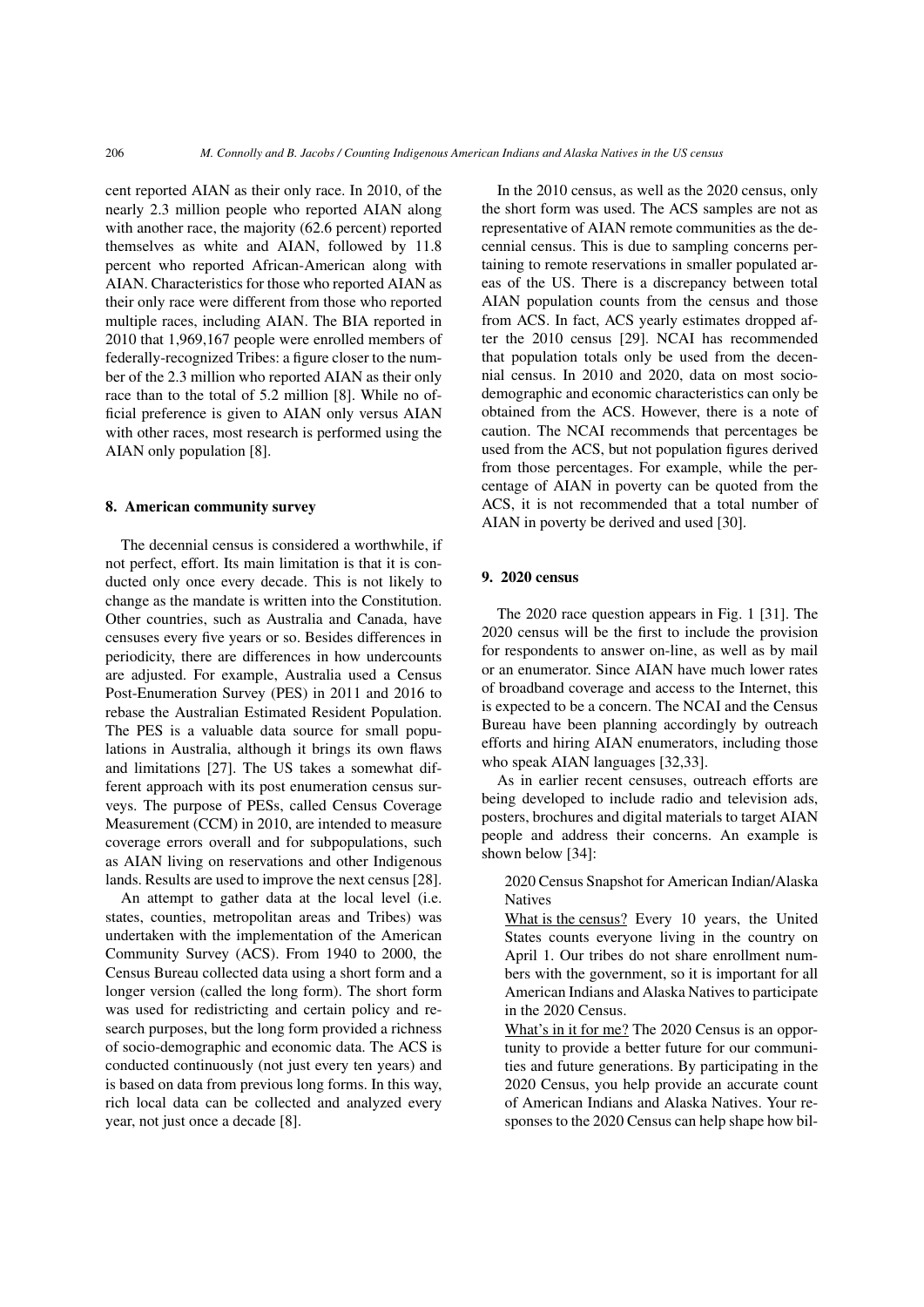|                        |               |  | What is this person's race?                           |  |                              |                        |                            |  |  |                                                                                                             |  |  |  |  |  |
|------------------------|---------------|--|-------------------------------------------------------|--|------------------------------|------------------------|----------------------------|--|--|-------------------------------------------------------------------------------------------------------------|--|--|--|--|--|
|                        |               |  | Mark [v] one or more boxes.                           |  |                              |                        |                            |  |  |                                                                                                             |  |  |  |  |  |
|                        |               |  |                                                       |  |                              |                        |                            |  |  | $\Box$ White – Print , for example, German, Irish, English, Italian, Lebanese, Egyptian, etc. $\angle$      |  |  |  |  |  |
|                        |               |  |                                                       |  |                              |                        |                            |  |  |                                                                                                             |  |  |  |  |  |
|                        |               |  |                                                       |  |                              |                        |                            |  |  |                                                                                                             |  |  |  |  |  |
|                        |               |  |                                                       |  |                              |                        |                            |  |  | $\Box$ Black or African Am. – Print, for example, African American, Jamaican, Haitian, Nigerian, Ethiopian, |  |  |  |  |  |
|                        | Somali, etc.∠ |  |                                                       |  |                              |                        |                            |  |  |                                                                                                             |  |  |  |  |  |
|                        |               |  |                                                       |  |                              |                        |                            |  |  |                                                                                                             |  |  |  |  |  |
|                        |               |  |                                                       |  |                              |                        |                            |  |  |                                                                                                             |  |  |  |  |  |
|                        |               |  |                                                       |  |                              |                        |                            |  |  | $\Box$ American Indian or Alaska Native – Print name of enrolled or principal tribe(s), for example, Navajo |  |  |  |  |  |
|                        |               |  |                                                       |  |                              |                        |                            |  |  | Nation, Blackfeet Tribe, Mayan, Aztec, Native Village of Barrow Inupiat Traditional Government, Nome        |  |  |  |  |  |
|                        |               |  | Eskimo Community, etc.∠                               |  |                              |                        |                            |  |  |                                                                                                             |  |  |  |  |  |
|                        |               |  |                                                       |  |                              |                        |                            |  |  |                                                                                                             |  |  |  |  |  |
|                        |               |  |                                                       |  |                              |                        |                            |  |  |                                                                                                             |  |  |  |  |  |
| □ Chinese              |               |  | $\Box$ Vietnamese                                     |  |                              | $\Box$ Native Hawaiian |                            |  |  |                                                                                                             |  |  |  |  |  |
| $\Box$ Filipino        |               |  | $\Box$ Korean                                         |  |                              |                        | $\square$ Samoan           |  |  |                                                                                                             |  |  |  |  |  |
| $\Box$ Asian Indian    |               |  | $\Box$ Japanese                                       |  |                              |                        | $\sqcap$ Chamarro          |  |  |                                                                                                             |  |  |  |  |  |
| $\Box$ Other Asian     |               |  |                                                       |  |                              |                        | □ Other Pacific Islander - |  |  |                                                                                                             |  |  |  |  |  |
| Print, for example,    |               |  |                                                       |  |                              |                        | Print, for example,        |  |  |                                                                                                             |  |  |  |  |  |
| Pakistani, Cambodian,  |               |  |                                                       |  |                              |                        | Tongan, Fijian,            |  |  |                                                                                                             |  |  |  |  |  |
| Hmong, etc. $\swarrow$ |               |  |                                                       |  | Marshallese, etc. $\swarrow$ |                        |                            |  |  |                                                                                                             |  |  |  |  |  |
|                        |               |  |                                                       |  |                              |                        |                            |  |  |                                                                                                             |  |  |  |  |  |
|                        |               |  |                                                       |  |                              |                        |                            |  |  |                                                                                                             |  |  |  |  |  |
|                        |               |  |                                                       |  |                              |                        |                            |  |  |                                                                                                             |  |  |  |  |  |
|                        |               |  | $\Box$ Some other race - <i>Print race or origin.</i> |  |                              |                        |                            |  |  |                                                                                                             |  |  |  |  |  |
|                        |               |  |                                                       |  |                              |                        |                            |  |  |                                                                                                             |  |  |  |  |  |
|                        |               |  |                                                       |  |                              |                        |                            |  |  |                                                                                                             |  |  |  |  |  |

Source: United States Census Bureau. "Questions planned for the 2020 Census and American Community Survey: Federal Legislative and program uses". March 2018.

<span id="page-6-0"></span>Fig. 1. 2020 US Census race question.

lions of dollars in federal funds are distributed each year for programs and grants in our communities. The 2020 Census is our count. Our responses matter.

Regardless of age, nationality, ethnicity, or where we live, we all need to be counted. Responding to the 2020 Census is: Easy In early 2020, every household in the United States will receive a notice to complete the census online, by phone, or by mail. Safe Your responses to the 2020 Census are confidential and protected by law. Personal information is never shared with any other government agencies or law enforcement, including federal, local, and tribal authorities. Important The federal government and local American Indian and Alaska Native leaders and decision-makers will use 2020 Census data in a variety of ways that can benefit Native people and our communities. 2020 Census. Gov.

How AIAN people will be counted in the 2020 census depends on the overall census environment in the US. For the 2020 census overall, eight factors have been identified as overall data concerns in a challenging environment with escalating costs: (1) fiscal constraints, (2) rapidly changing use of technology, (3) information explosion, (4) distrust of government, (5) declining response rates, (6) increasingly diverse population, (7) informal complex living arrangements and (8) a more mobile population [\[35\]](#page-8-32). Each of these factors affect census data collection among AIAN, however distrust is arguably the most potent. Many government policies and exploitation by researchers has had negative effects for Tribes and AIAN people.

Deciding on standard census materials and methods is a complex and detailed process. The most salient influence on how a census should be conducted are its purposes, which are representation in congress and to get a complete count and basic description of US residents. Other factors, including stewardship of pub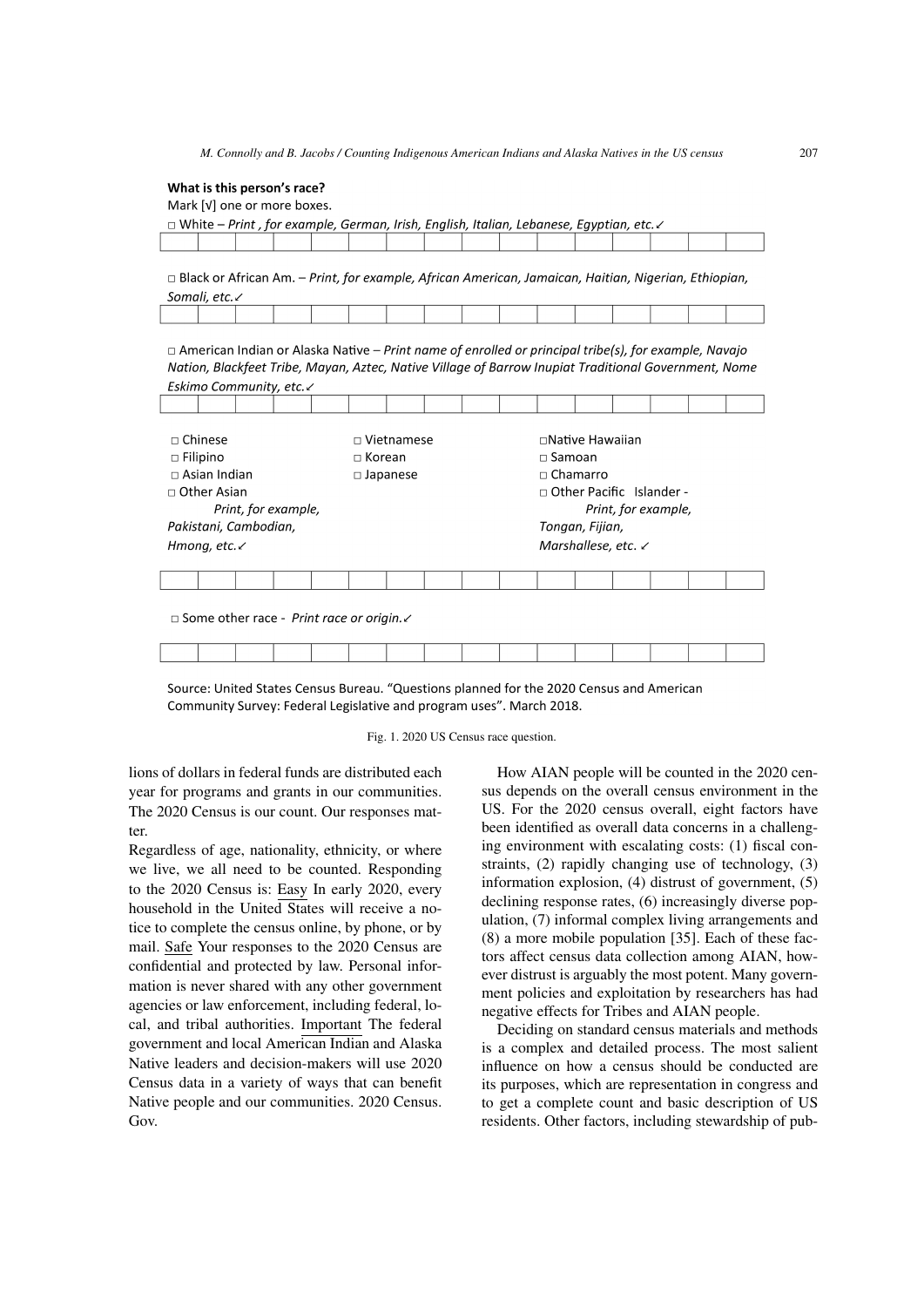lic funds, influence the planning process for each US census. Advocacy groups of various types often lobby to shape the US census. Elected officials represent their constituents in important ways. There are some groups that give voice about counting AIAN people in the census. Perhaps the most notable group is the NCAI. On January 9, 2020, the NCAI gave written testimony to the US House of Representatives Committee of Oversight and Reform in the Oversight Hearing on Reaching Hard-to-Count Communities in the 2020 census. This testimony formalized concerns about census methods impacting redistricting (i.e. boundaries for Congressional representatives) and voter registration, federal funding and local Tribal governance. The NCAI testimony detailed challenges in Indian Country and specified how census participation can improve to assure accuracy [\[36\]](#page-9-0).

# 10. Research uses

The Census Bureau will release a report on AIAN people. Data dissemination efforts are being undertaken in conjunction with Tribes and the NCAI. The ACS will continue on-line profiles for individual reservations. In addition, the NCAI is committed not only to collecting data, but in using it for policy and program research to improve the lives of American Indians and Alaska Natives. Tribes are being encouraged in data dissemination and research. The right to be counted includes the right to tell their own stories in their own ways. There are many research efforts that have been or will be undertaken.

Examples from the NCAI include data books about reservations, online descriptions of reservations, analyses on Tribal justice, population trends, cancer registries, analyses from the Indian Health Service and local analyses by states [\[4](#page-8-3)[,37\]](#page-9-1).

One of the most creative examples comes from the National Center for Health Statistics within the Centers for Disease Control and Prevention. The National Center for Health Statistics plans to produce reliable and unbiased mortality estimates, including national life tables and life expectancy measures for the US American Indian and Alaska Native (AIAN) population. Previous estimates of AIAN mortality were judged to be inaccurate due to problems with race reporting on death records (conventional death rate measurement) or because of insufficient sample size in previous linkage studies (data from the National Longitudinal Mortality Study). The current project will link all AIAN respondents from the 2010 US Census (both those who self-identified as AIAN only or in combination with another race) to the National Death Index (NDI). Under this project, linkage of census records with the NDI will eliminate known racial deficiencies in AIAN death records; use of the entire AIAN population will ensure a sufficient number of deaths to produce reliable mortality measures. Current plans are to link the AIAN population from the 2010 Census to the NDI for one year of mortality follow-up [\[38\]](#page-9-2).

## 11. Conclusions

American Indians have come a long way with respect to the American census. There was no virtually participation during the first 100 years, as American Indians were not considered citizens of the US. By 1890, counts of American Indians on reservations was made by Indian Agents, not American Indians themselves. The Indian Citizenship Act of 1924 was a pivotal event, because American Indians became citizens and had the right to be counted. Attempts to count the AIAN people has been a journey, where undercounts on Tribal lands have steadily decreased. Although there remains risk for systemic exclusion in the 21st century, differently, but as important as in the  $19<sup>th</sup>$  and  $20<sup>th</sup>$  centuries. Joint efforts between the Tribes, the NCAI and the Census Bureau are working to ensure full participation. Operationally, this has meant hiring of local native enumerators, who know their communities and culture. Census interviews can be undertaken in native languages. Outreach and advertising campaigns are done at the local level with the participation of AIAN. These approaches are working, because communities are informed of the importance of answering the census and benefits to their local areas. In this way, AIAN people have a say in their own stories in their own lands. It is hoped that other countries can use these methods to include their own Indigenous people and enable them to tell their own stories.

# Acknowledgments

We wish to thank the co-chair, Dr. Sam Notzon, International Group for Indigenous Health Measurement, the Population and Housing Censuses editor and editor of this special edition Jean-Michel Durr for his interest and encouragement, as well as the current Editorin-Chief Dr. Pieter Evaraers and General Editor, Dr.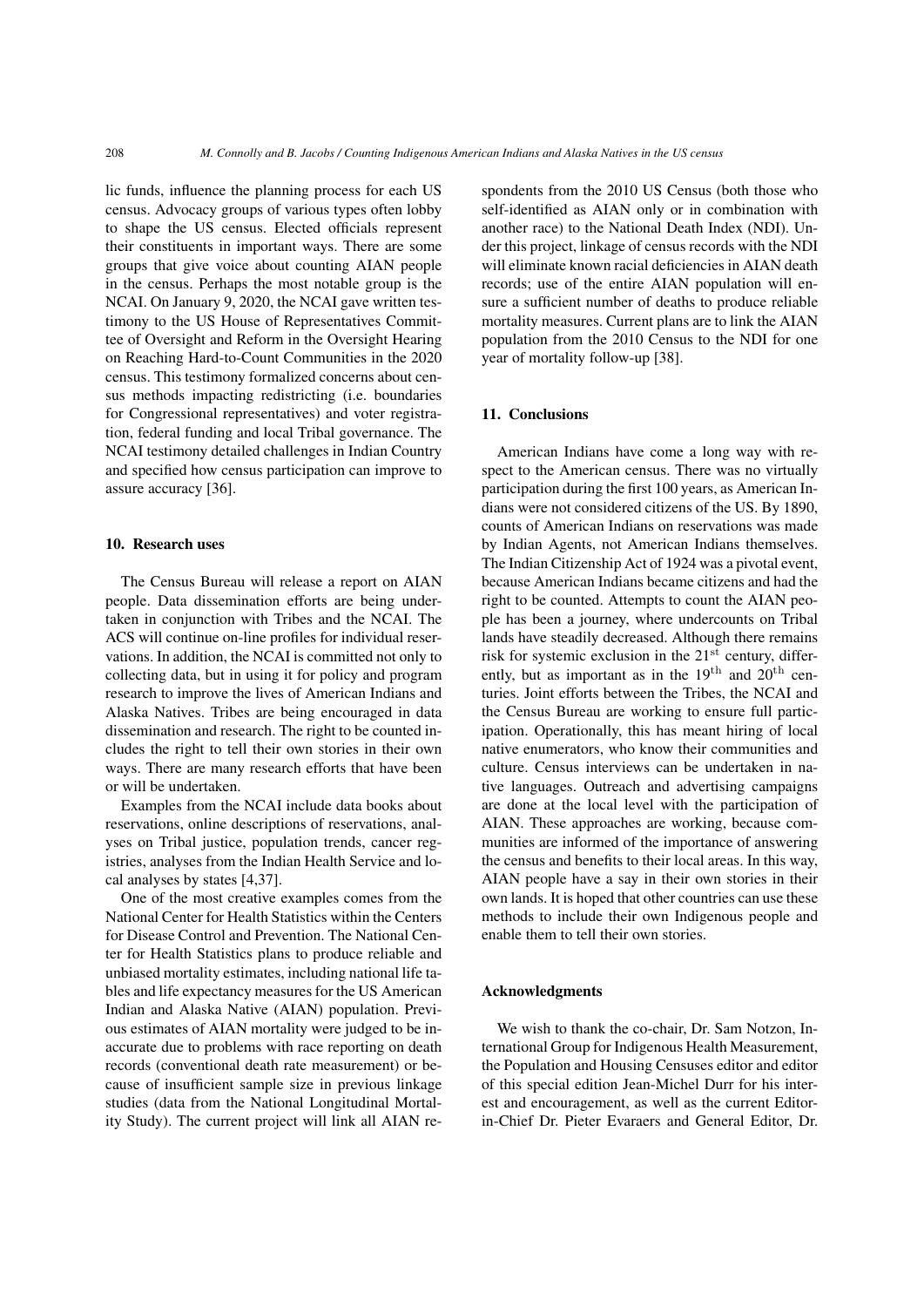Kirsten West. This article would not be possible without the love and sacrifice of our ancestors. We dedicate this paper to them, as well as to American Indians and Alaska Natives in the United States who continue to keep our culture alive. Of special note are those who left us far too early, especially Ari Gerzowski of the Blackfeet Tribe.

## References

- <span id="page-8-0"></span>[1] Jobe MM. Native Americans and the U.S. census: A brief historical survey. University Libraries Faculty and Staff, Contributions. University of Colorado, Boulder. Spring 2004.
- <span id="page-8-1"></span>[2] The Constitution of the United States. Article 1, Section 2. 1789.
- <span id="page-8-2"></span>[3] National Indian Council on Aging, News Blog. 2020 census especially important for tribes. https://www.nicoa.org/2020 census-especially-important-for-tribes/.
- <span id="page-8-3"></span>[4] US Census Bureau. Tribal consultation handbook: Background materials for Tribal consultation on the 2020 census. Economic and Statistics Administration. Fall, 2015.
- <span id="page-8-4"></span>[5] Lee K, Welsh B. The 2020 census is coming. Will Native Americans be counted? Los Angeles Times. June 13, 2019.
- <span id="page-8-5"></span>[6] US Census Bureau. It takes extra effort by the U.S. census bureau to reach people far outside urban areas. America Counts. December 23, 2019.
- <span id="page-8-6"></span>[7] Anderson I, Robson B, Connolly M, et al. Indigenous and tribal peoplesâ $\tilde{A}\tilde{Z}$  health (the Lancet-Lowitja Global Collaboration): a population study. Lancet (London, England). 2016; 388(10040): 131-57.
- <span id="page-8-7"></span>[8] Connolly M, Gallagher M, Hodge F, Cwik M, O'Keefe V, Jacobs B, Adler A. Identification in a time of invisibility for American Indians and Alaska Natives in the United States. Statistical Journal of the International Association of Official Statistics. March 2019; 35(71-89).
- <span id="page-8-8"></span>[9] McLaughlin K. A big moment finally comes for the Little Shell: Federal recognition of their tribe. Washington Post. December 21, 2019.
- <span id="page-8-9"></span>[10] Population Research Bureau. Milestones and moments in global census history. September 4, 2019. Available from https://www.prb.org/milestones-global-census-history/ Downloaded December 16, 2019.
- <span id="page-8-10"></span>[11] US Census Bureau. History – Censuses of American Indians. Available from https://www.census.gov/history/www/geneal ogy/decennial\_census\_records/censuses\_of\_american\_ indians.html Downloaded 27/11/2019.
- <span id="page-8-13"></span>[12] U.S. National Archives. Indian census rolls, 1885-1940. Available from https://www.archives.gov/research/census/ native-americans/1885-1940.html Downloaded 27/11/2019.
- <span id="page-8-12"></span>[13] US Census Bureau. Indian census rolls, 1885–1940. M-595. 1967.
- [14] Collins JP. Native Americans in the census, 1860–1890. National Archives. Geneaology Notes. Summer 2006; 38(2).
- <span id="page-8-11"></span>[15] Snipp CM. Racial measurement in the American census: Past practices and implications for the future. American Review of Sociology. 2003; 29: 563-588.
- [16] US Census Bureau. History Census Instructions. Available from https://www.census.gov/history/www/through\_the \_decades/census\_records/censuses/instructions/ Downloaded January 1, 2020.
- <span id="page-8-14"></span>[17] Office of the Solicitor General, Department of Interior. Opinions of the Solicitor General. September 4, 1940.
- <span id="page-8-15"></span>[18] US Census Bureau. Measuring Race and Ethnicity Across the Decades: 1790–2010 (Images Mapped to 1997 US Office of Management and Budget Classification Standards. Available from https://www.census.gov/data-tools/demo/race/MREAD \_1790\_2010.html Downloaded January 13, 2020.
- <span id="page-8-16"></span>[19] Office of Management and Budget. Directive No. 15. Race and ethnic standards for federal statistics and administrative reporting (as adopted on May 12, 1977).
- <span id="page-8-17"></span>[20] US Census Bureau. Bicentennial Edition, Volumes 1 and 2; Washington, DC; 1975.
- <span id="page-8-18"></span>[21] US Senate. Making Indian Country Count: Native Americans and the 2020 census. Hearing before the Committee on Indian Affairs United States Senate One Hundred Fifteenth Congress Second Session, February 14, 2018. U.S. Government Printing Office, Washington DC, 2018.
- <span id="page-8-19"></span>[22] National Congress of American Indians. Census: will you count factsheet? Tribal Directory.
- <span id="page-8-20"></span>[23] Trahant M. The 2020 census is in deep trouble and tribes will lose big. Indian Country Today. September 12, 2018.
- <span id="page-8-21"></span>[24] Ratcliffe M, et al. Defining Rural at the US Census Bureau. American Community Survey and Geography Brief. ACSGEO-1. US Census Bureau. December 2016.
- <span id="page-8-22"></span>[25] Norris T, et al. The American Indian and Alaska Native Population: 2010. 2010 Census Briefs. US Census Bureau. January 2012.
- <span id="page-8-23"></span>[26] Leadership Conference Education Fund. Will you count? American Indians and Alaska Natives in the 2020 Census. Center on Poverty and Insecurity. Georgetown University. Washington, DC. April 27, 2018.
- <span id="page-8-24"></span>[27] Griffiths K, et al. The identification of Aboriginal and Torres Strait Islander people in official statistics and other data: critical issues of international significance. Statistical Journal of the International Association of Official Statistics. March, 2019; 3(91-106).
- <span id="page-8-25"></span>[28] US Census Bureau. Coverage measurement-post-enumeration surveys. Available from https://www.census.gov/coverage \_measurement/post-enumeration\_surveys/ Downloaded 2/6/ 2020.
- <span id="page-8-26"></span>[29] Deweaver N. ACS (American Community Survey) data on the American Indian Alaska Native population: A look behind the numbers. National Congress of American Indians. February 18, 2013.
- <span id="page-8-27"></span>[30] Private correspondence between corresponding author and NCAI. December 17, 2019.
- <span id="page-8-28"></span>[31] United States Census Bureau. Questions planned for the 2020 Census and American Community Survey: Federal Legislative and program uses. March 2018.
- <span id="page-8-29"></span>[32] Azure B. Don't be counted out, be counted in the 2020 census. Char-Koosta News. November 7, 2019.
- <span id="page-8-30"></span>[33] Fontenot AE. 2020 Census Program Memorandum Series: 2018.06: 2020 census non-English support. United States Census Bureau. February 27, 2018.
- <span id="page-8-31"></span>[34] US Census Bureau. 2020 Census Snapshot – American Indians/Alaska Natives: Census Partnership AIAN One-Pager. July 2009. Available from https://www.2020census.gov/ content/dam/2020census/partnership/materials/july/Handout \_for\_American\_Indian\_and\_Alaska\_Native\_Audience. pdf?#.
- <span id="page-8-32"></span>[35] US Census Bureau. 2020 Census Operational Plan: A new design for the 21st century. December 2018. Version 4.0. Available from https://ww2.census.gov/programs-surveys/